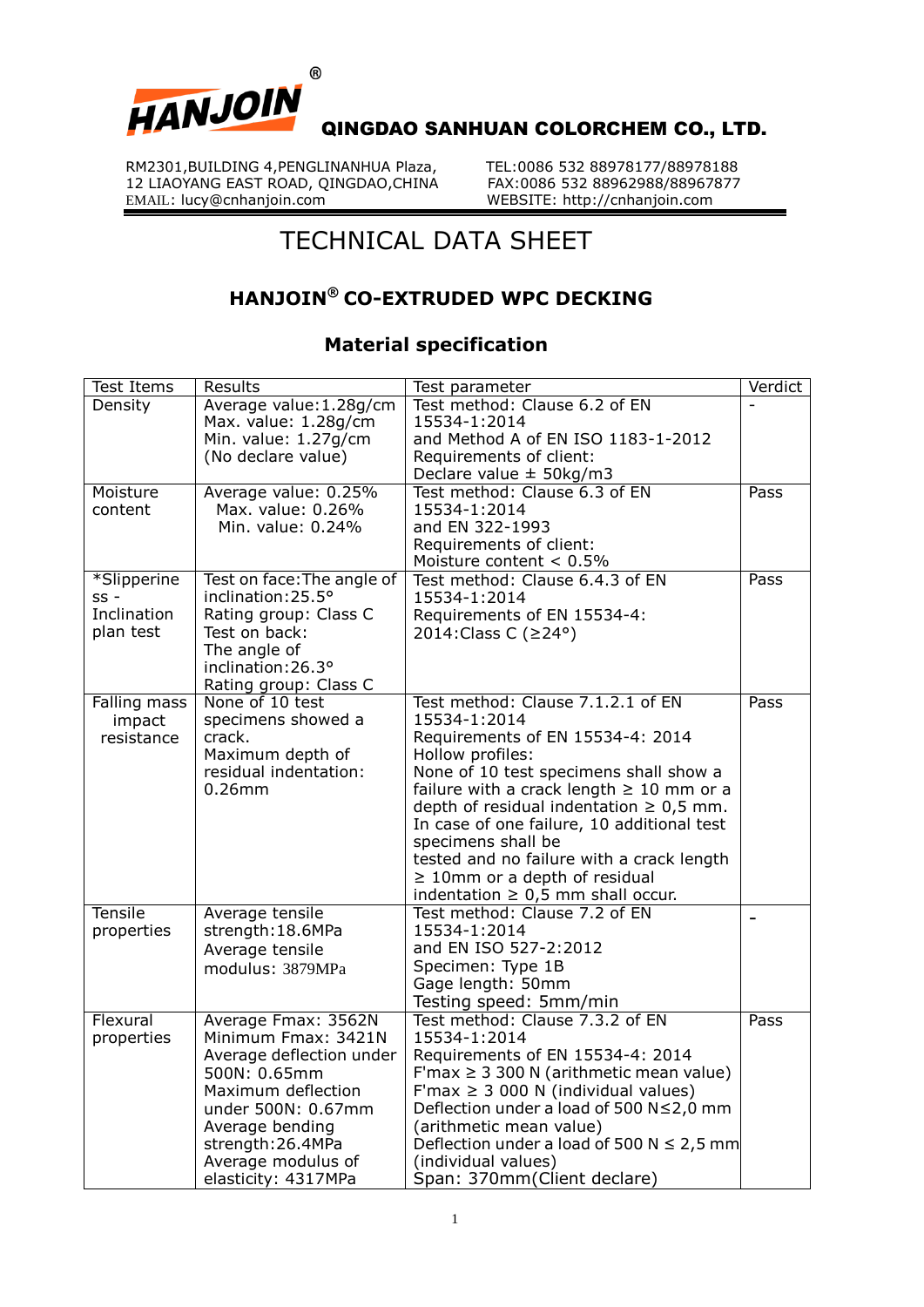

RM2301,BUILDING 4,PENGLINANHUA Plaza, TEL:0086 532 88978177/88978188 12 LIAOYANG EAST ROAD, QINGDAO,CHINA FAX:0086 532 88962988/88967877 EMAIL: lucy@cnhanjoin.com WEBSITE: http://cnhanjoin.com

|                         | Resistance to Brinell hardness: 58 | Test method: Clause 7.6 of EN                                 |      |
|-------------------------|------------------------------------|---------------------------------------------------------------|------|
| indentation             | N/mm <sup>2</sup>                  | 15534-1:2014                                                  |      |
|                         | Rate of elastic recovery:          | Requirements of client: Brinell                               |      |
|                         | 56.2%                              | hardness>50N/mm <sup>2</sup>                                  |      |
|                         |                                    |                                                               |      |
|                         |                                    |                                                               | pass |
|                         |                                    |                                                               |      |
| Pull-through            | Nail f: 17.5N/mm <sup>2</sup>      | Test method: Clause 7.7 of EN                                 |      |
| resistance              |                                    | 15534-1:2014                                                  |      |
|                         |                                    | and EN 1383:1999                                              |      |
|                         |                                    | Diameter of nail: 2.84mm                                      |      |
| Resistance to AE*: 0.34 |                                    | Test method: Clause 8.1 of EN                                 | Pass |
| artificial              | Grey scale: 4/5                    | 15534-1:2014                                                  |      |
| weathering              |                                    | and Cycle 1 of EN ISO 4892-2: 2013                            |      |
|                         |                                    | Duration: 720hours                                            |      |
|                         |                                    | Requirements of EN 15534-4: 2014:                             |      |
|                         |                                    | $\Delta L^*$ , $\Delta a^*$ , $\Delta b^*$ shall be declared. |      |
|                         |                                    | $\Delta E$ < 15 & Grey scale $\geq$ 3 (Client declare)        |      |
| Swelling and            | Average :                          | Test method: Clause 8.3.1 of EN                               | Pass |
| water                   | Water absorption:                  | 15534-1:2014                                                  |      |
| absorption              | 1.40%                              | Requirements of EN 15534-4: 2014:1)                           |      |
|                         | Length change: 0.16%               | Means welling:                                                |      |
|                         | Width change: 0.06%                | $\leq$ 4 % in thickness                                       |      |
|                         | Thickness change:                  |                                                               |      |
|                         | 0.44%                              | $\leq$ 0,8 % in width                                         |      |
|                         | Individual maximum:                | $\leq$ 0,4 % in length                                        |      |
|                         | Water absorption:                  | 2) Individual swelling:                                       |      |
|                         | 1.78%                              | $\leq$ 5 % in thickness                                       |      |
|                         |                                    | $\leq$ 1,2 % in width                                         |      |
|                         | Length change: 0.23%               | $\leq$ 0,6 % in length                                        |      |
|                         | Width change: 0.11%                | 3) Mean water absorption $\leq$ 7 % in weight                 |      |
|                         | Thickness change:                  | 4) Individual water absorption $\leq$ 9 % in                  |      |
|                         | 0.63%                              | weight                                                        |      |
| Moisture                | Water absorption:                  | Test method: Clause 8.3.3 of EN                               | pass |
| resistance -            | Average value: 1.51%               | 15534-1:2014                                                  |      |
| Boiling test            | Max. value: 1.55%                  | Requirements of client:                                       |      |
|                         |                                    | Mean water absorption $\leq 4\%$                              |      |
|                         |                                    | Individual water absorption $\leq 5\%$                        |      |
| *Resistance             | Rating: 0                          | Test method: Clause 8.5.5 of EN                               | pass |
| against                 |                                    | 15534-1:2014 and ISO 16869:2008                               |      |
| discolouring            |                                    | Requirements of client:                                       |      |
| micro-fungi             |                                    | Acceptable level: Rating 0 or 1.                              |      |
| Linear                  | Average linear thermal             | Test method: Clause 9.2 of EN                                 |      |
| thermal                 | expansion: $38 \times 10$ K        | 15534-1:2014                                                  | pass |
| expansion               |                                    | Requirements of EN 15534-1:2014Linear                         |      |
|                         |                                    | thermal expansion $\leq 50X10^{-6}K^{-1}$                     |      |
|                         |                                    |                                                               |      |
| Heat                    | Average length change:             | Test method: Clause 9.3 of EN                                 | pass |
| reversion               | 0.02%                              | 15534-1:2014                                                  |      |
|                         |                                    | Requirement of client:                                        |      |
|                         |                                    | Length change $\leq 0.1\%$                                    |      |
|                         |                                    | Test method: Clause 9.4 of EN                                 |      |
| Heat                    | Refer to below Table 1             | 15534-1:2014                                                  |      |
| build-up                | for test results.                  | Infrared heat lamp: 300W                                      |      |
|                         |                                    | Use specific black control panel which                        |      |
|                         |                                    | provided by manufacturer.                                     |      |